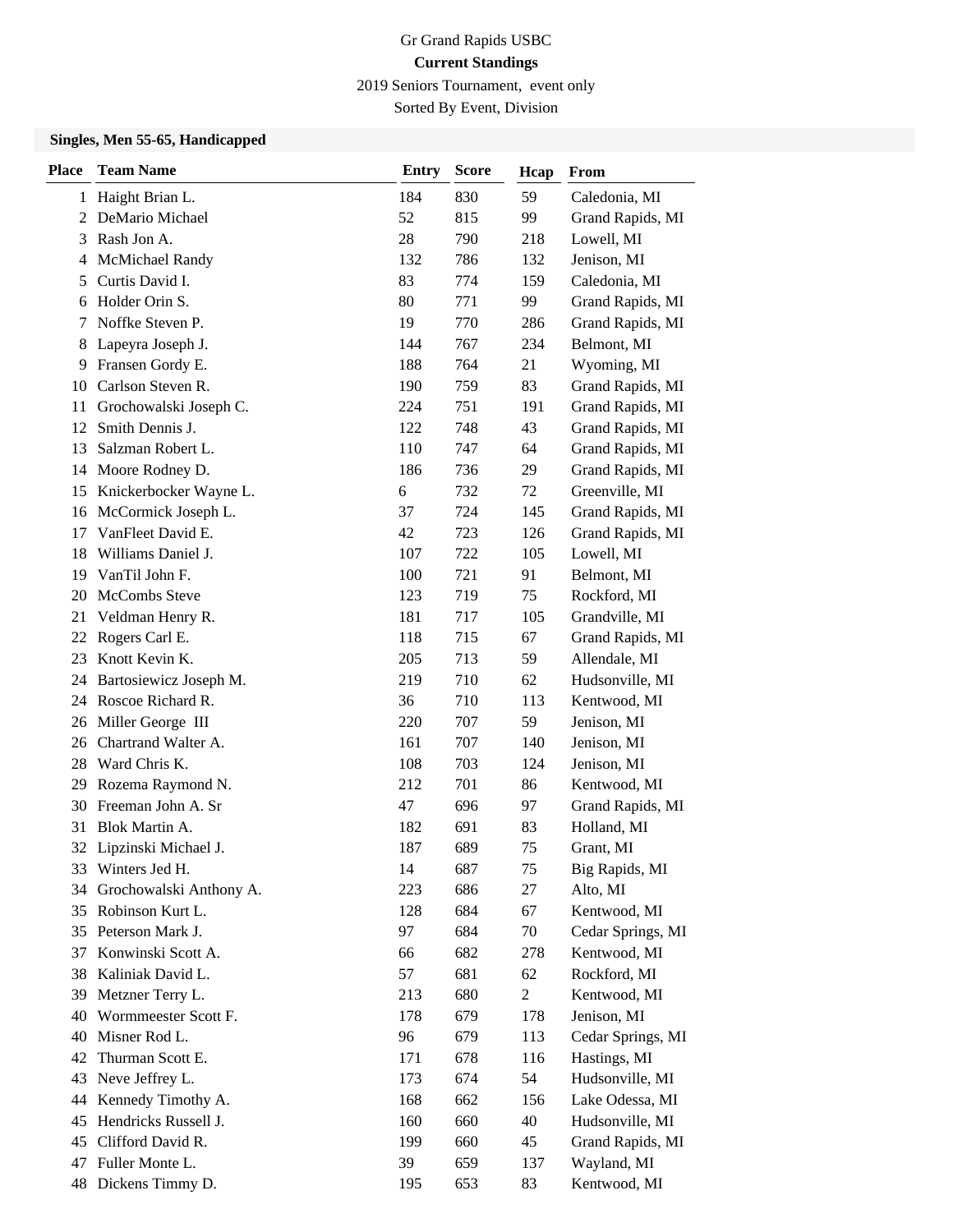2019 Seniors Tournament, event only

Sorted By Event, Division

### **Singles, Men 55-65, Handicapped**

| <b>Team Name</b>        | <b>Entry</b> | <b>Score</b> | Hcap           | From              |
|-------------------------|--------------|--------------|----------------|-------------------|
| 49 Purdum Chuck R. II   | 172          | 651          | 113            | Middleville, MI   |
| Baranoski Andrew T.     | 58           | 649          | 121            | Comstock Park, MI |
| <b>Bayliff Gary</b>     | 211          | 643          | $\overline{0}$ | Chicago, IL       |
| Sprague James           | 16           | 642          | 89             | Wyoming, MI       |
| Merryman Dan R.         | 197          | 629          | 126            | Sparta, MI        |
| Etienne Mark R.         | 200          | 627          | 205            | Grand Rapids, MI  |
| Mojzak Robert J.        | 44           | 627          | 45             | Sparta, MI        |
| Visco Steven E.         | 210          | 624          | 59             | Wyoming, MI       |
| Griswold Michael E.     | 133          | 622          | 156            | Wyoming, MI       |
| Pardue Scott A.         | 146          | 620          | 78             | Holland, MI       |
| Kirkland Charles E.     | 145          | 619          | 126            | Holland, MI       |
| Noorman Ken D.          | 11           | 617          | 67             | Belmont, MI       |
| Headley Peter D.        | 176          | 615          | 126            | Zeeland, MI       |
| Jamieson Paul L.        | 115          | 614          | 81             | Caledonia, MI     |
| Smith Steven D.         | 169          | 608          | 129            | Eagle, MI         |
| Prichard Michael A.     | 198          | 605          | 54             | Wyoming, MI       |
| Staup Merle L.          | 131          | 600          | 83             | Wyoming, MI       |
| Cazier Douglas L.       | 125          | 599          | 89             | Hudsonville, MI   |
| Longcore John A.        | 127          | 595          | 110            | Grand Rapids, MI  |
| Harrison Dean A.        | 218          | 593          | 70             | Grand Rapids, MI  |
| Bronsink Kenneth J.     | 124          | 591          | 59             | Dorr, MI          |
| Spoelman Kurt D.        | 143          | 583          | 67             | Grandville, MI    |
| Capes Hubbard           | 56           | 579          | 170            | Ada, MI           |
| <b>Kukulies Michael</b> | 40           | 563          | 78             | Dorr, MI          |
| Hudson Randy S. Sr      | 126          | 555          | 29             | Wyoming, MI       |
| Wisner Michael L.       | 114          | 536          | 72             | Ada, MI           |
|                         |              |              |                |                   |

### **Singles, Men 66 & Over, Handicapped**

| <b>Team Name</b>        | Entry | <b>Score</b> | Hcap | From              |
|-------------------------|-------|--------------|------|-------------------|
| White Larry L.          | 75    | 816          | 118  | Kentwood, MI      |
| Maczinski Floyd A. Jr   | 140   | 778          | 121  | Grand Rapids, MI  |
| Bourque Gary R.         | 86    | 776          | 40   | Wyoming, MI       |
| DeBra Edward R.         | 109   | 769          | 156  | Belmont, MI       |
| Morgan Thomas J. III    | 2     | 764          | 48   | Wyoming, MI       |
| Kosmatka Kenneth R.     | 60    | 742          | 40   | Grand Rapids, MI  |
| Green Allen P.          | 202   | 734          | 210  | Comstock Park, MI |
| Rodriguez Jeffery       | 103   | 732          | 207  | Byron Center, MI  |
| Virkstis Michael A.     | 76    | 725          | 83   | Grand Rapids, MI  |
| Lidgard Randy D.        | 129   | 717          | 110  | Grand Rapids, MI  |
| McBride Ken W. Sr       | 154   | 717          | 81   | Coopersville, MI  |
| Frei John R.            | 136   | 714          | 105  | Kentwood, MI      |
| Bloye David C.          | 106   | 713          | 97   | Lowell, MI        |
| Kadwell David L.        | 43    | 710          | 135  | Grand Rapids, MI  |
| Noffke Paul E.          | 18    | 709          | 218  | Lowell, MI        |
| Pirok Gary              | 61    | 706          | 70   | Grand Rapids, MI  |
| VandeByl Charles J.     | 87    | 705          | 94   | Sparta, MI        |
| Grochowalski Stanley J. | 54    | 703          | 140  | Rockford, MI      |
| Lidgard Paul W.         | 135   | 702          | 121  | Grandville, MI    |
|                         |       |              |      |                   |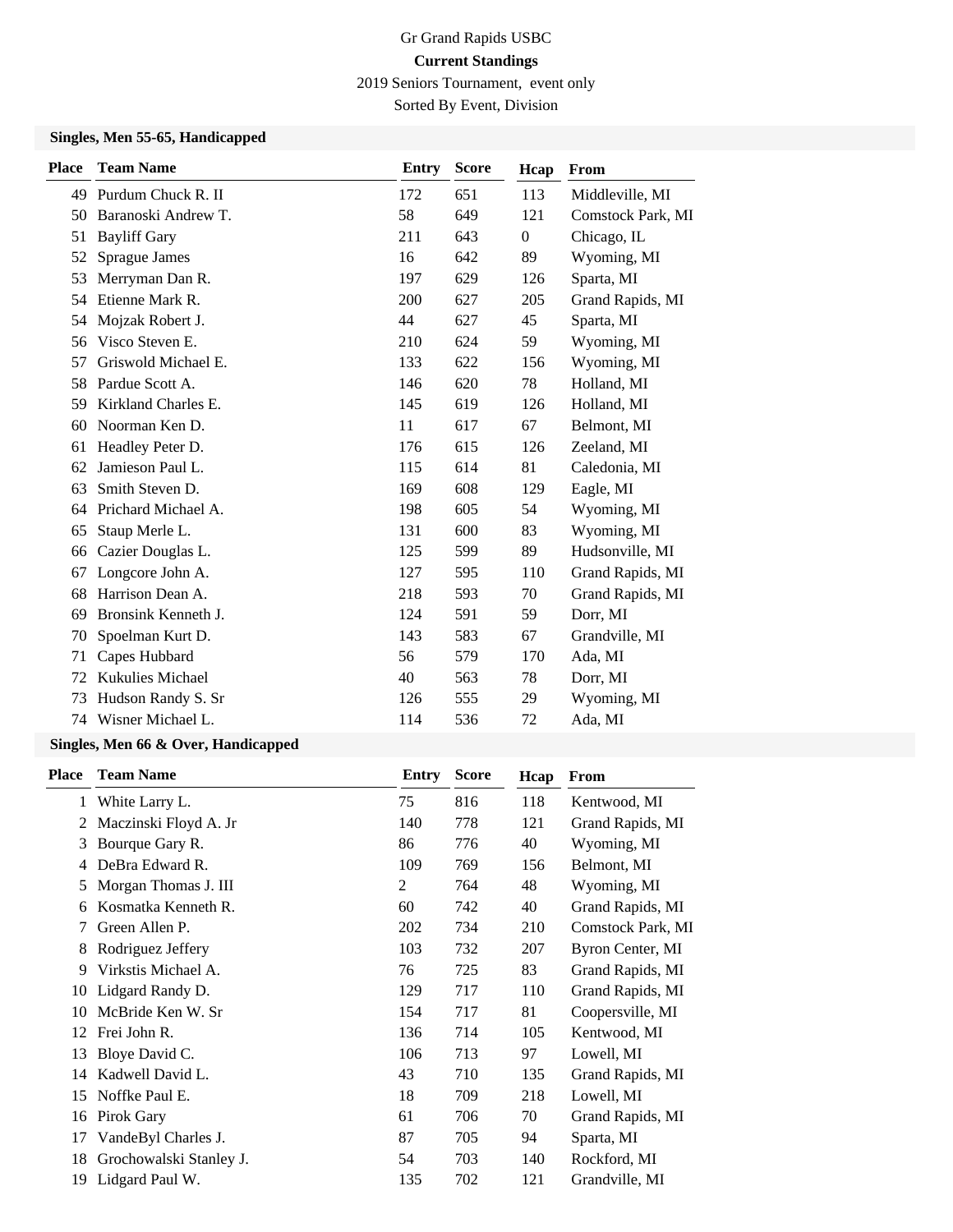2019 Seniors Tournament, event only

Sorted By Event, Division

#### **Singles, Men 66 & Over, Handicapped**

| <b>Place</b> | <b>Team Name</b>       | <b>Entry</b> | <b>Score</b> | Hcap | From              |
|--------------|------------------------|--------------|--------------|------|-------------------|
|              | 19 Cooper Ronald B.    | 191          | 702          | 97   | Sheridan, MI      |
| 21           | Kukulies Horst H.      | 38           | 701          | 226  | Hopkins, MI       |
| 22           | Smith Richard          | 167          | 700          | 140  | Portland, MI      |
| 22           | Harvey Michael D.      | 98           | 700          | 78   | Comstock Park, MI |
| 24           | Guyton Earl M.         | 119          | 699          | 186  | Grand Rapids, MI  |
| 25           | Parks William F.       | 130          | 697          | 86   | Saranac, MI       |
| 25           | Tarasiewicz Raymond P. | 111          | 697          | 78   | Wyoming, MI       |
| 25           | Stevens Doug C.        | 185          | 697          | 48   | Grand Rapids, MI  |
| 28           | Henry Joseph Jr        | 204          | 696          | 145  | Grand Rapids, MI  |
| 29           | Powell Richard L.      | 194          | 695          | 118  | Grand Rapids, MI  |
| 30           | Paul Dan N.            | 15           | 694          | 110  | Grand Rapids, MI  |
| 31           | Wells Jeffrey J.       | 8            | 693          | 143  | Grand Rapids, MI  |
| 31           | Highland Ronald A.     | 139          | 693          | 121  | Allendale, MI     |
| 33           | Dickman Michael S.     | 158          | 692          | 40   | Cedar Springs, MI |
| 34           | Routsaw Rodger A.      | 207          | 691          | 143  | Newaygo, MI       |
| 35           | Billiet Michael J.     | 121          | 687          | 29   | Grand Rapids, MI  |
| 35           | Alighire Vincent J.    | 84           | 687          | 132  | Grand Rapids, MI  |
| 37           | Powell Allen J.        | 116          | 686          | 51   | Sparta, MI        |
| 38           | Thompson James R.      | 104          | 684          | 99   | Grand Rapids, MI  |
| 39           | Brandow Ken J.         | 112          | 681          | 81   | Wyoming, MI       |
| 40           | Fay James R.           | 177          | 680          | 135  | Hudsonville, MI   |
| 41           | Nead Ronald L.         | 27           | 677          | 259  | Lowell, MI        |
| 42           | Large Earnest          | 216          | 674          | 89   | Kentwood, MI      |
| 43           | Covell Jerry A.        | 101          | 673          | 54   | Grand Rapids, MI  |
| 44           | Hitchings Jamie E.     | 159          | 672          | 56   | Jenison, MI       |
| 45           | Low Arthur J. Jr       | 88           | 670          | 105  | Wyoming, MI       |
| 46           | Jones Herbert R.       | 24           | 669          | 248  | Lowell, MI        |
| 46           | Crawford Roland C.     | 138          | 669          | 97   | Ionia, MI         |
| 48           | Vance Larry A.         | 120          | 668          | 35   | Hudsonville, MI   |
| 48           | Singleton Ivan C.      | 179          | 668          | 59   | Grandville, MI    |
| 50           | Goggins Robert F.      | 46           | 664          | 197  | Hastings, MI      |
| 51           | Swain John R.          | 113          | 663          | 89   | Jenison, MI       |
|              | 52 Miller Robert A.    | 71           | 662          | 213  | Ada, MI           |
| 53           | Wiersma Mark A.        | 69           | 660          | 232  | Rockford, MI      |
| 53           | VanKuiken Ray H.       | 152          | 660          | 189  | Belding, MI       |
| 55           | Stark Gordon L.        | 157          | 659          | 67   | Cedar Springs, MI |
| 55           | Perry Richard A. Sr    | 26           | 659          | 218  | Saranac, MI       |
| 55           | Corwin Phillip J.      | 180          | 659          | 126  | Wayland, MI       |
| 58           | Fischer William F.     | 174          | 655          | 178  | Wyoming, MI       |
| 59           | Reiffer Robert L.      | 189          | 654          | 178  | Hudsonville, MI   |
| 60           | Pogodzinski Russell J. | 41           | 646          | 175  | Wayland, MI       |
| 61           | Stevens Chuck T.       | 48           | 645          | 140  | Grand Rapids, MI  |
| 62           | Spetoskey Larry P.     | $\mathbf{1}$ | 643          | 110  | Newaygo, MI       |
| 63           | Parish Daniel R.       | 5            | 642          | 81   | Kentwood, MI      |
| 64           | Wylupski Ken           | 170          | 639          | 54   | Middleville, MI   |
| 64           | Dutkiewicz Daniel G.   | 222          | 639          | 183  | Grand Rapids, MI  |
| 66           | Arnold Jack R. Sr      | 208          | 634          | 253  | Belmont, MI       |
|              | 66 Smith Carl D.       | 35           | 634          | 29   | Stanton, MI       |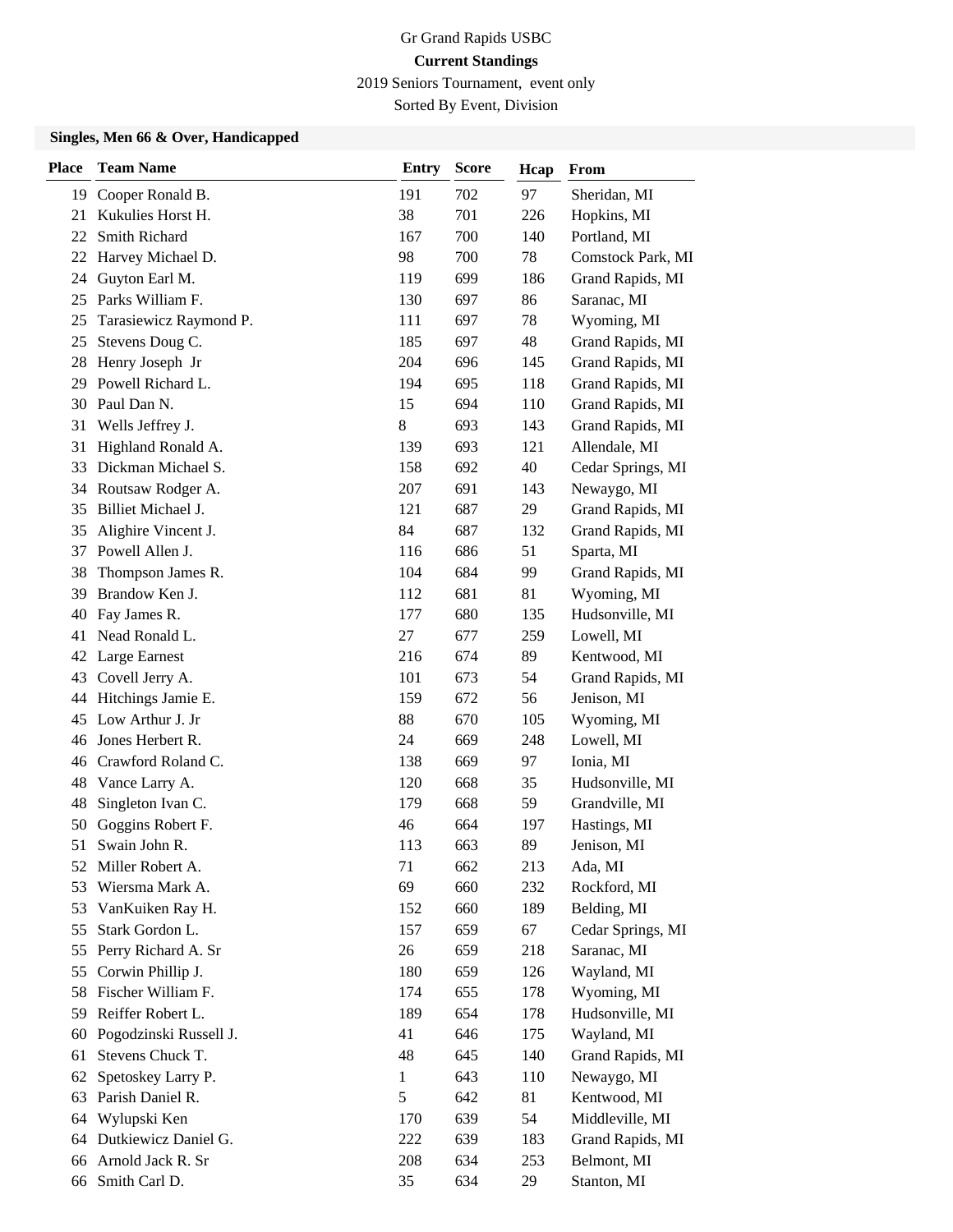2019 Seniors Tournament, event only

Sorted By Event, Division

#### **Singles, Men 66 & Over, Handicapped**

| <b>Place</b> | <b>Team Name</b>      | Entry | <b>Score</b> | Hcap | From              |
|--------------|-----------------------|-------|--------------|------|-------------------|
| 68           | Schuurman John H.     | 74    | 633          | 145  | Caledonia, MI     |
| 68           | Inghram John M.       | 99    | 633          | 118  | Grand Rapids, MI  |
| 70           | Shick Thomas J.       | 21    | 627          | 180  | Lowell, MI        |
| 71           | Sheldon Robert A.     | 183   | 622          | 156  | Grandville, MI    |
| 71           | Austin Jerry C.       | 215   | 622          | 81   | Sparta, MI        |
| 71           | Wheeler Richard J.    | 193   | 622          | 116  | Grand Rapids, MI  |
| 74           | Heath John E.         | 196   | 619          | 135  | Grand Rapids, MI  |
| 75           | Evans James F.        | 82    | 617          | 180  | Comstock Park, MI |
| 76           | Sprik Dale A.         | 85    | 615          | 156  | Hudsonville, MI   |
| 77           | Large John            | 10    | 611          | 113  | Grand Rapids, MI  |
| 78           | Garcia Freddy R.      | 81    | 606          | 224  | Grand Rapids, MI  |
| 79           | Kruithof Kenneth J.   | 50    | 605          | 164  | Ada, MI           |
| 80           | Lemmen Maurice        | 175   | 594          | 175  | Grand Rapids, MI  |
| 81           | Brown Charles D. Sr   | 214   | 592          | 75   | Grand Rapids, MI  |
| 81           | Berg Robert J.        | 137   | 592          | 140  | Caledonia, MI     |
| 83           | Haight Bruce G.       | 141   | 590          | 64   | Wyoming, MI       |
| 84           | Martin M Kenneth      | 164   | 585          | 124  | Delton, MI        |
| 85           | Nichols Jesse C.      | 155   | 579          | 126  | Grand Rapids, MI  |
| 86           | VanDreumel William A. | 73    | 550          | 91   | Wyoming, MI       |
| 87           | Rus Joel C.           | 209   | 545          | 148  | Hudsonville, MI   |
| 88           | VandenBos Michael L.  | 192   | 485          | 243  | Grand Rapids, MI  |
| 89           | Dutkiewicz Thomas J.  | 221   | 467          | 51   | Kentwood, MI      |

# **Singles, Women 55-65, Handicapped**

| Place | <b>Team Name</b>        | Entry | <b>Score</b> | Hcap | From              |
|-------|-------------------------|-------|--------------|------|-------------------|
| 1     | Spoelman Colleen L.     | 142   | 791          | 240  | Wyoming, MI       |
| 2     | DeMario Robin J.        | 51    | 778          | 113  | Grand Rapids, MI  |
| 3     | Bauer-Roscoe Suzanne M. | 34    | 757          | 129  | Kentwood, MI      |
| 4     | Grochowalski Sally L.   | 53    | 748          | 118  | Rockford, MI      |
| 5     | Konwinski Deborah R.    | 65    | 743          | 178  | Kentwood, MI      |
| 6     | Curtis Cheri L.         | 55    | 729          | 180  | Ada, MI           |
| 6     | Finch Joyce L.          | 33    | 729          | 167  | Byron Center, MI  |
| 8     | Crampton Darcy I.       | 64    | 701          | 180  | Rockford, MI      |
| 9     | <b>Breen Cindy</b>      | 201   | 691          | 315  | Sparta, MI        |
| 10    | Petree Linda K.         | 149   | 686          | 286  | Wyoming, MI       |
| 11    | Bowerman Brenda L.      | 23    | 682          | 256  | Saranac, MI       |
| 12    | Williams Kindra K.      | 17    | 673          | 94   | Grand Rapids, MI  |
| 13    | Wilbur Joni L.          | 30    | 671          | 248  | Belmont, MI       |
| 14    | Keena Debra L.          | 95    | 668          | 224  | Jenison, MI       |
| 15    | Hallas Carla J.         | 217   | 663          | 283  | Kentwood, MI      |
| 16    | Kenney Tracy L.         | 93    | 660          | 324  | Cedar Springs, MI |
| 17    | Clarke Jan A.           | 90    | 653          | 218  | Grand Rapids, MI  |
| 18    | Wiersma Brenda G.       | 68    | 652          | 291  | Rockford, MI      |
| 19    | Baranoski Terisa J.     | 59    | 649          | 253  | Comstock Park, MI |
| 20    | Timpf Debra L.          | 63    | 644          | 118  | Lowell, MI        |
| 21    | Hudson Corrine          | 153   | 642          | 243  | Grand Rapids, MI  |
| 22    | Burger Theresa F.       | 67    | 638          | 267  | Grand Rapids, MI  |
| 23    | Morgan Carole L.        | 3     | 637          | 40   | Wyoming, MI       |